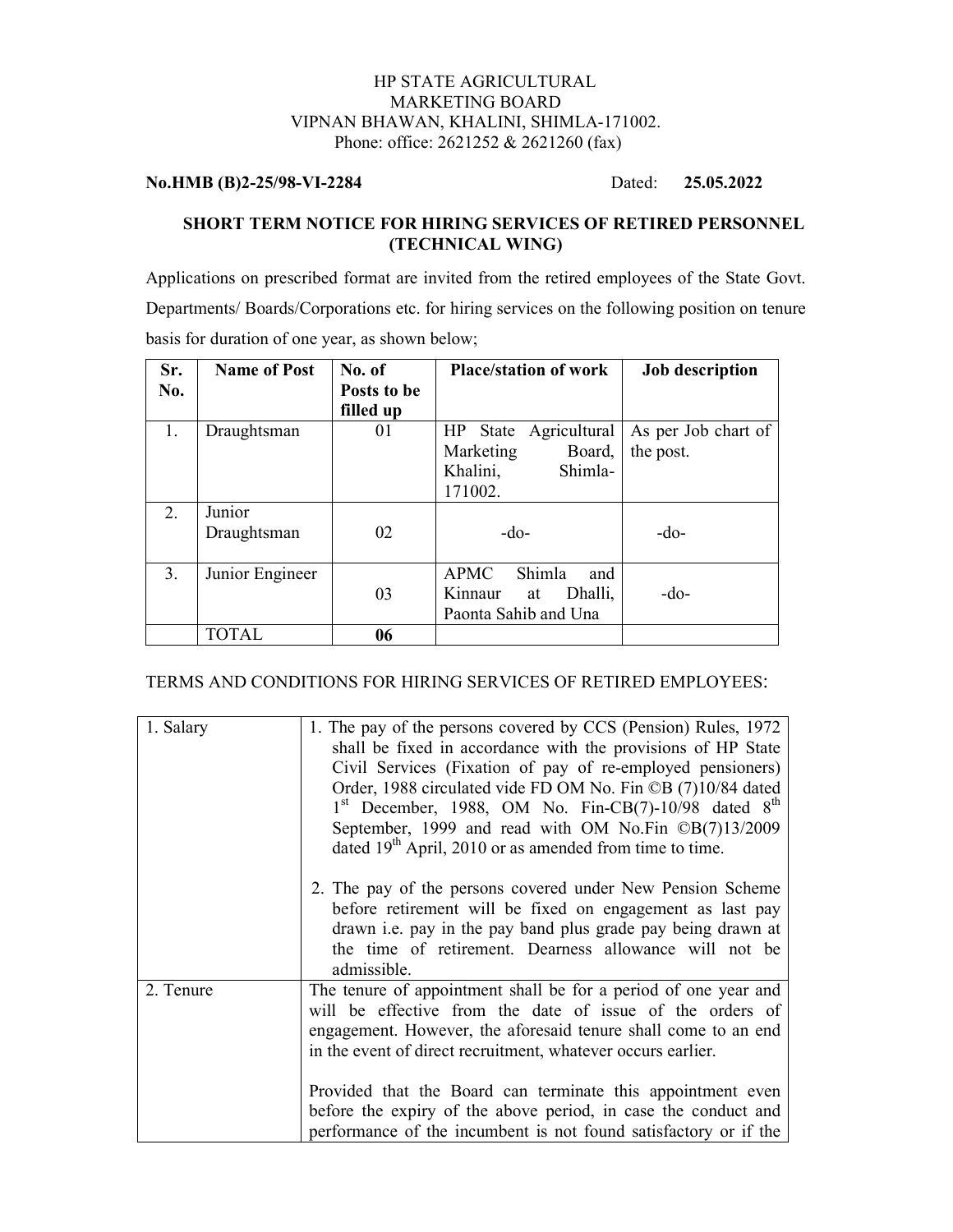|                        | Board decides to fill up the post, in question, by appointment as     |  |
|------------------------|-----------------------------------------------------------------------|--|
|                        | per R&P Rules, as the case may be.                                    |  |
| $3.TA/DA$ :            | He/She shall be entitled to TA/DA as was admissible to him/her        |  |
|                        | before engagement.                                                    |  |
| 4.Leave                | The provision of CCS (Leave) Rules, 1972 shall not be applicable      |  |
|                        | to the engaged person and he/she will also not be entitled to         |  |
|                        | LTC/HTLTC facility. However, he /she will be entitled to one          |  |
|                        | casual leave for each completed month.                                |  |
| 5. Medical facilities: | He/She shall be entitled to avail medical facilities and grant of re- |  |
|                        | imbursement of medical expenses as admissible under the relevant      |  |
|                        | rules/instructions of the state Govt.                                 |  |
| Residential<br>6       | No residential accommodation will be provided by the Board.           |  |
| Accommodation          | However he will be entitled to receive House Rent Allowance as        |  |
|                        | per State Govt. rules and instructions in this regard.                |  |
| 7. Gratuity            | He/she shall not be eligible for Gratuity for the period of said      |  |
|                        | engagement.                                                           |  |
| 8. Other facilities    | He/She shall be entitled to the allowances as were admissible         |  |
|                        | before his engagement or as admissible for the post against which     |  |
|                        | he has been engaged. There will be no enhancement in salary on        |  |
|                        | engagement in this organization.                                      |  |
| 9. Place of posting    | The place of posting will remain at places as shown above.            |  |
|                        | However, on need basis services can be utilized any where in HP.      |  |
| 10.Age                 | Candidate should not be more than 65 years of age as on date of       |  |
|                        | notice.                                                               |  |
| 11. Income Tax/other   | Tax is liable to be deducted as per the prevailing rules at source    |  |
| tax                    | before effecting the payment.                                         |  |

 Interested retired official (s) may apply and send their application in the prescribed proforma to the Managing Director, HP State Agricultural Marketing Board, Khalini, Shimla-171002 latest by **10th June, 2022.** 

#### **-sd-**

## MANAGING DIRECTOR